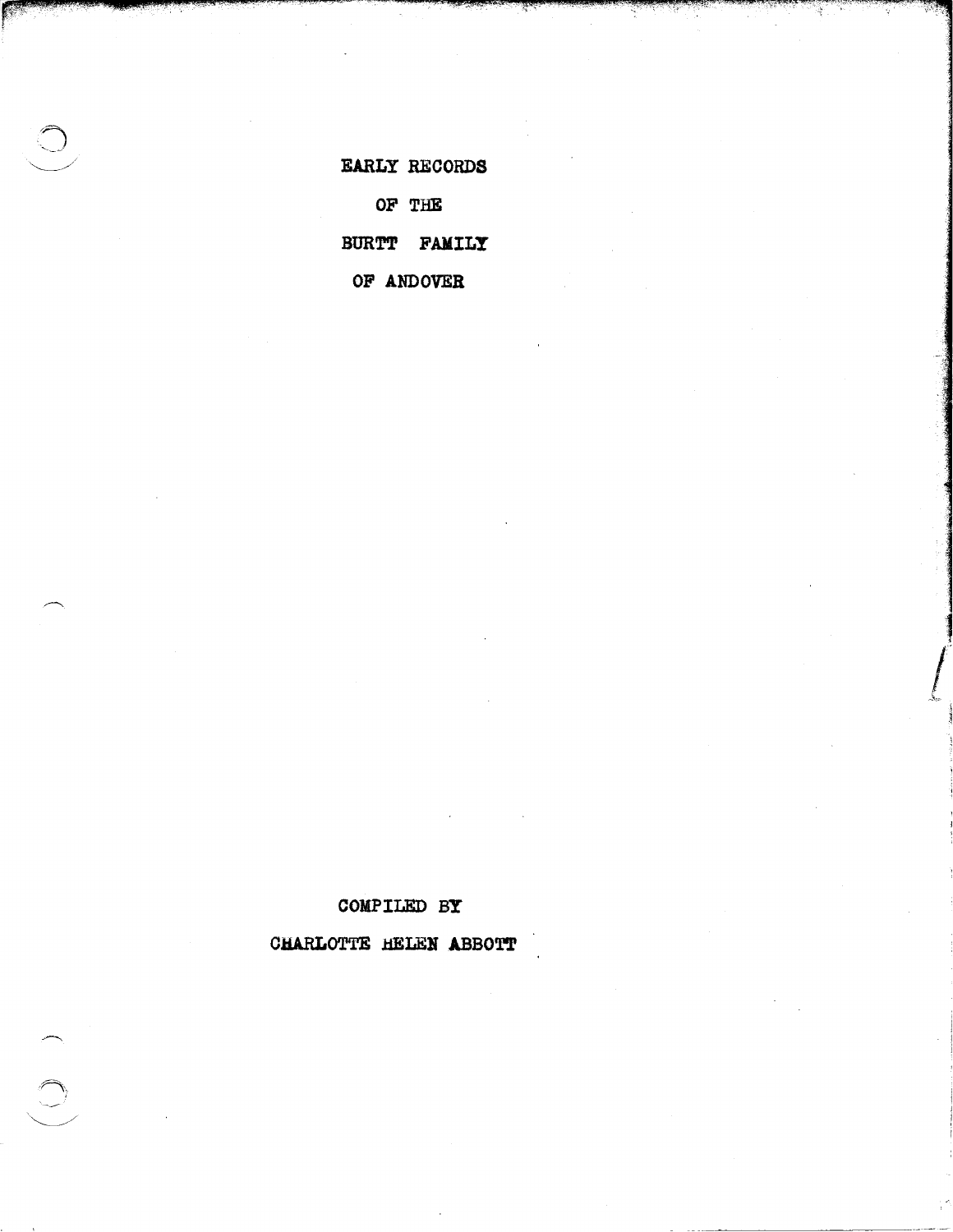The BURTT FAMILY

Of' ANDOVER

Tom Burtt, b. 1640, married, before 1674, Sarah Southwick, daughter of John Southwick and wife, Sarah Tidd, who was born August 10. 1646. They lived in Reading. (See  $S$ alem Deeds ). Sarah (2), b. Jan. 8, 1676. Their children were :-

Elizabeth (2), b. April 20, 1678.

Martha  $(2)$ , b. July 17,1680; m. Martin Richardson,  $5$ ept. 29, 1714. Tom  $(2)$ , b. Feb. 8, 1685; m. Elizabeth Hanford of Reading, Feb.11,1711. John (2), b. May 9,1687; d. May 15, 1689.

Samuel (2), b. May 12,1689; of Boston; m. Eliz. dau. of Col. Kent; gold-/smith. John (2) 2nd., b. Aug. 31, 1692; m. Abigail Cheever,1714; was goldsmith. Ebenezer (2), b. April 1, 1695; m. Ruth Fisk of Middleton, Nov.  $5,1722$ ;

got homestead from father, 1721; bought land, 1729.

Benjamin  $(2)$ , b. Aug. 3, 1700.

Tom (1) Burtt and wife Mary Southwick, sold the old Southwick estate to Wm. Russell, and he built a new house for Tom- but for some reason the idea of change of residence failed, and 2 years later, 1676, Tomwas back in Reading. In 1698 he sold for 40 sh., an upland in Reading to Ezekiel Upton with Philip McIntire and Joseph Upton, witnesses.

He ts called Sr., and a planter, in 1711, when he deeds to his son, Tom.Jr., 40 acres of upland, on the eve of his marriage to Elizabeth Lanford. In his will, he leaves to son Ebenezer, husbandman, the house in which he was living, near Tom, Jr., Mary is still living at the time, Jan. 20,1721.

( The first farm was sold to Tom  $(1)$  by Thomas and Rebecca <del>K</del>endall.II was in Reading, comprised 100 acres and bounded the south end of the Kendall  $farm, 1675.)$ 

-/-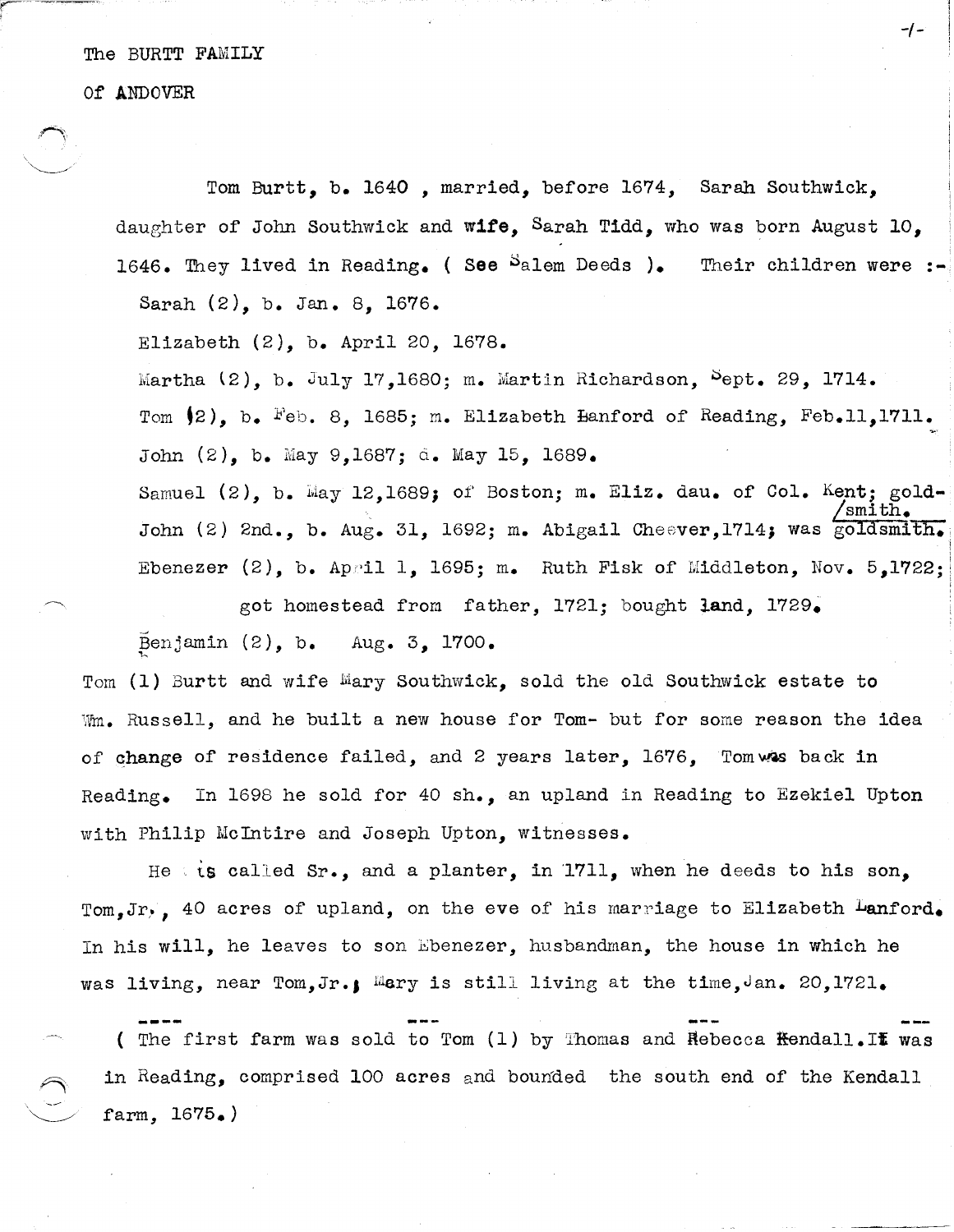The BURTT FAMILY  $-2-$ 

Tom (2) Burtt and wife, Elizabeth Lanford, had **:-**

Sarah (3), b. Nov. 12, 1711; probably m. Jos. Gilbert of Boston, Aug. 18, 1732. Jacob (3)

Ben (3), b. Aug. 1, 1715; m. Abigail Thompson of Wilmington, June 9, 1747; ( stone in Wilmington says he d. Feb. 1,1793 age 71 and 7 mo. That would make his birth 1721, so there may have been a Ben (2nd) and the 1715 one d.)

Tom (3), b.  $\qquad \qquad ; \quad \text{on} \quad \text{Wilmington Bk.}; \text{m.Esther Brown of} \quad \text{Tewksbury.}$ Mov. 18,1748.; he d. 1794; she<sup>42</sup>alive at the time.

Joseph (3) b. 1730; m. Susanna Thompson, Oct.31,1753; joined South Church, May 30,1756; d. Dec.29,1810; m. 2nd., Abiah Mooar of Andover, Warsh 23,1758; she was b. Nov. 9, 1741.

Ben  $(3)$  Tom $(2-1)$  and wife, abigail Thompson, had:-

Ben  $(4)$ , b. March 1, 1748; m. "ehitabel-- ; he d. in Tewksbury, Dec.19, 1778(date of probate); she m. 2nd., Samuel Manning of Tewksbury, inn holder, before  $1783$ . Her maiden name is unknown and nothing is known of the children. after 1793 when her estate was adm. <sup>B</sup>en(4) left estate valued between **b** 400 -**b**800.

Abigail (4), b. April 27, 1750; m. Wm. Kittredge of Tewksbury; d. before  $/1793.$ Jacob (4), b. Aug. 14, 1753; lived in Tewksbury; m. Sarah Stanley, June 15,

1775; she was of Wilmington, prob. dau. of David and Sarah, b. Jan. 5, 1755. Mary  $(4)$ ,  $b$ . May 26, 1760; m. Jeremiah Kidder of Tewksbury; d. about 1794. Jonathan (4), b. July 29, 1755; d. Dec. 9, 1786 in the snow, near the Harcom

> estate; he m. widow Sarah Alley, nee Webbers, Nov. 27, 1784. Abner Alley, husband of  $S$ arah, was lost at sea, 1778; he m.  $S$ arah,May 15, 1762.

1

### Sept. 26, 1782,

Joseph  $(4)$ , b. Aug. 6, 1757;m./Keziah Stanley of Woburn, daughter of <sup>D</sup>avid and Sarah, b. Nov. 15, 1762; he d. 1793 or 4 before father's will was exec.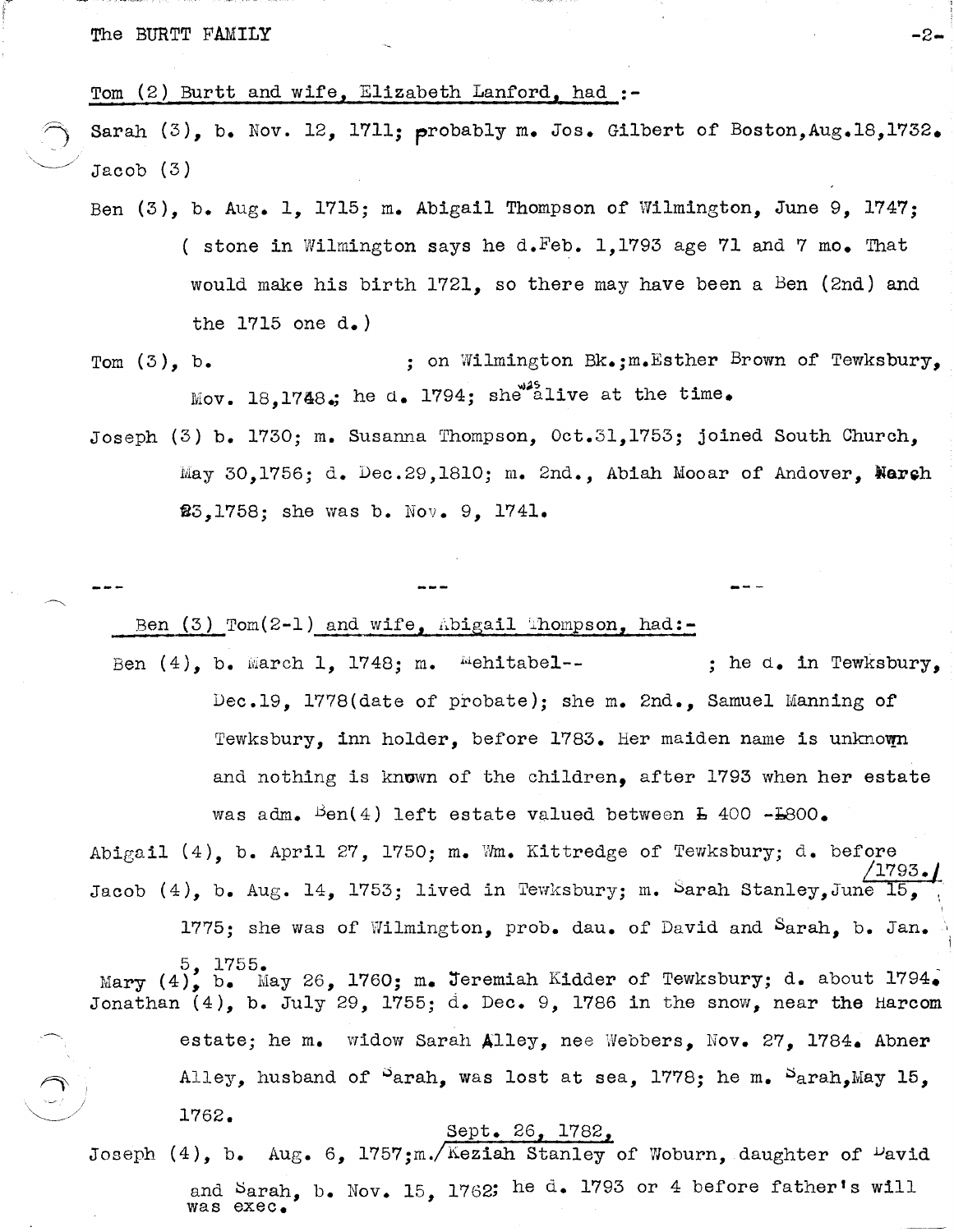#### The BURTT FAMILY  $-3-$

Tom (3) Burtt ( Tom  $(2)(1)$  and wife, Esther Brown, had:-.~ ~sther (4), b. Oct.27,1750; m. Jedidiah Preston, Aug. 9,1773. Tom (4), b. Oct.7,1753; m. Ruth Stanley, daughter of  $\nu$ avid and Sarah, b. 1757. Ebenezer  $(4)$ , b. Feb. 12,1755: m. Lydia Stanley, Nov. 20,1777. Mary (4), b. April 5, 1759; m. Edward Beard, April 10, 1783. Brown  $(4)$ , b. July 12, 1763; m. Hannah Harnden, Oct.31, 1785; d. 1824.

-, 1

Jacob (4) Burtt (Ben  $(3)$  Tom  $(2-1)$  and wife. Sarah Stanley.had:-Jacob (5), b. 1776; m. Patty (or Polly) Jenkins of Andover, May 29, 1798;<br>Lieut./<br> $\theta$  $d\vec{\lambda}$  Dec. 28, 1810; she d.  $\sqrt{1836}$ ; got the estate in trust for the children, while a widow. Jacob was recorded as a "gentleman" of Wilmington. As un**v**les Joseph (4) and Jonathan (4) Burtt died childless, Jacob (5) received the estates of each. As Ben (4) left girls only, Jacob  $(5)$  and Patty held the line, had:-Jacob (6) ; m. Dorcas Buck; left Wilmington.

 $Tom(4)$  Burtt (Tom  $(3-2-1)$  and wife Ruth Stanley, had:-Tom  $(5)$ , b. 1795; d. June 16, 1853; m. Eunice Upton of Reading, Oct.22, she d. 1859/<br>1820./ They had :-

> Eunice Upton  $(6)$ , b. May 20, 1822. Elizabeth Vashti (6), b. Sept. 3,1823 Hannah (6), b. Sept. 6,1825; m. Harris Pratt, Aug. 29, 1841. Sarah Augusta  $(6)$ , b.  $Pec.8$ , 1827. Delia Pratt (6), b. July 7,1829.

Tom Cadwallader Ford  $(6)$ , b. Feb. 8, 1831(doubtful-could be Brown  $(4)$ : Henry Bruce  $(6)$ , b. Sept.  $24,1833$ . James Brown  $(6)$ , b. Dev. 25,1837. Mary E. (6), d. Apr. 24, 1842, age 2 yrs. 3 mo.

---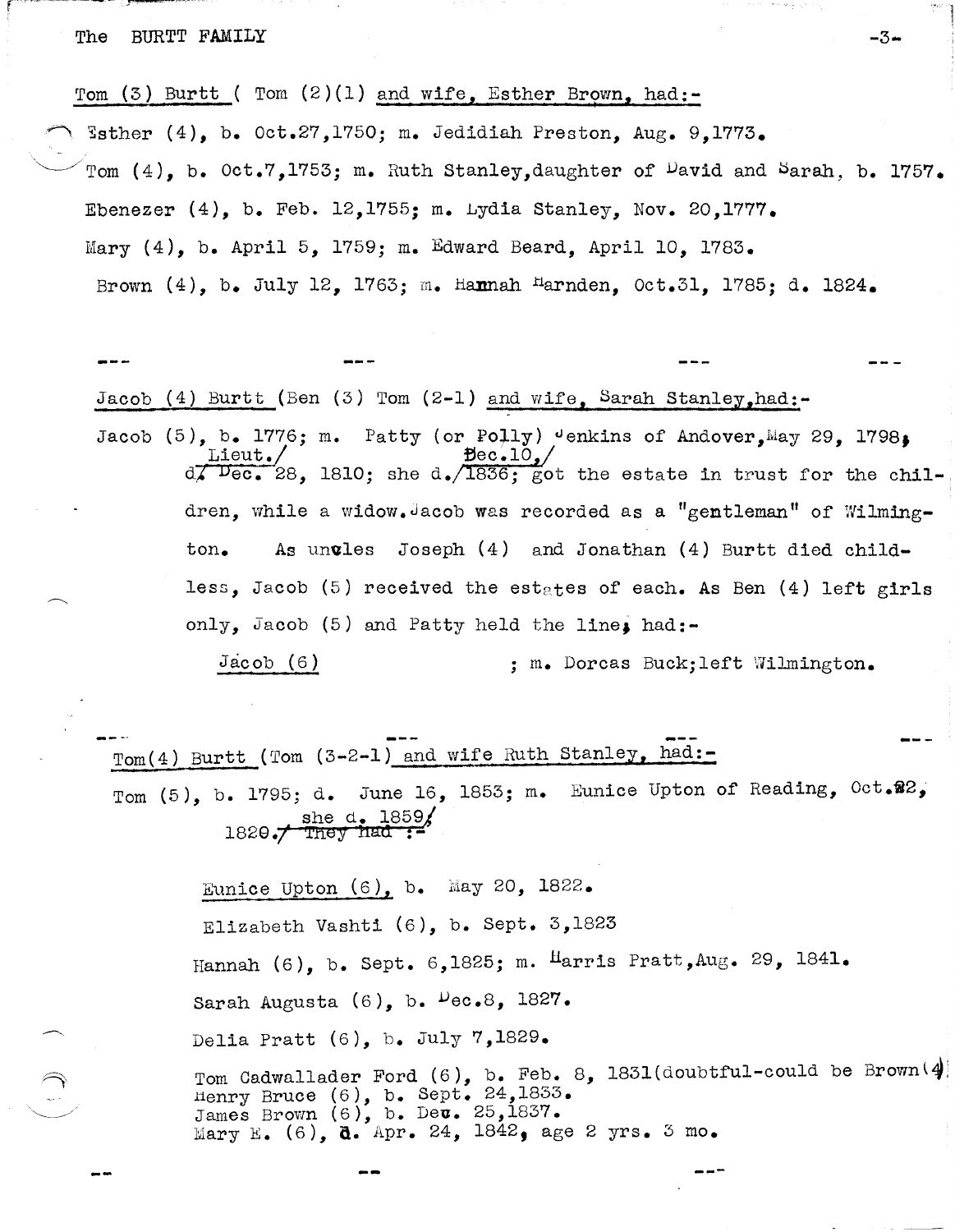The BURTT FAMILY  $-4-$ 

Brown  $(4)$  Burtt(Tom  $(3-2-1)$  and wife, Hannah Harnden, had :-

 $\bigcap$ Brown (5)

William (5) b.1789; m. Rebecca Messer of "ethuen,dau. of Phineas and Rebecca held Woodlin estate on Wilm'n line;killed on Lowell R.R.Nov.1851. Hannah (5), b. about 1792; m. Ben Eames of Wilmington, April 19, 1810; lived

149428

in Reading.

Tom  $(5)$ , b. 1794; m. Eunice Nichols of Reading, March 30, 1818; he d. June

16. 1853: she d. Feb. 13, 1859 age 60.

Belia  $(5)$ , b. Cadwallader (5), b. ; m. Daniel Pratt.Jr., of Reading.March 30.1818. ; d. in Boston; unm.

(Laura Isabella (6),  $-$ time as her father, daughter of  $W_m$ . (5),above, was killed at the same while riding on the Salem & Lowell R.R.)

Rebecca Mansur(6) another dau. of **Wm.** (5), m. Wm. H. Woodlin. ( Named for her mother, Hebecca ( Mansur) Messer. -~---=--- <sup>~</sup>**---** -~--- - *225 -* 40 - 50 - 50 - 50 - 50

Joseph  $(3)$  Burtt(Tom  $(2)$   $(1)$  and wife, Susanna Thompson, had:-

Susanna  $(4)$  d.y. in cider mill.

Joseph  $(4)$ , b. ; d.y.

by 2nd wife, Abiah Mooar :-

Susanna (4), b. June 25,1758; m. Wm. Dane,Oct. 31, 1780.

Abiah  $(4)$ , b. Dec.13,1759; m. Francis Dane, $\bar{u}$ ay 1, 1781; lived on the Geo. Boutwell place; went to  $N_{\bullet}H_{\bullet}$  and  $D$ ansville.

Elizabeth (4), b. Sept. 18,1761; m. Samuel Clark of Andover, July 16,1787; to Danville, vt.; later to vanada.

Lois  $(4)$ , b. June 16,1763; m. Thomas Blanchard, Warch 12, 1782; joined Ch. 1783; left for Danville, 1793.

Joseph  $(4)$ , b. July 5,1765; m. Mary Carleton, May 4, 1786; he d. Oct.18,1812; she d. karch 31, 1825, age 70; lived on the Sylvester  $\frac{1}{2}$ ovejoy place deeded by father.

 $\curvearrowright$  .  $\textcolor{red}{\textstyle\bigcup}$ Jededia (4), b. June 1771, bapt. June 23; d. Dec.24,1831; m. Sarah Manning, Feb. 7. 1792; she was dau. of Thomas Manning and Mehitabel Kidder, both joined C<sub>-</sub>., May 5, 1793; excom. 1818; she d.  $Peb.16,1828$ ; at 55; he inherited homestead; built 2 ro ans on E end when he was married.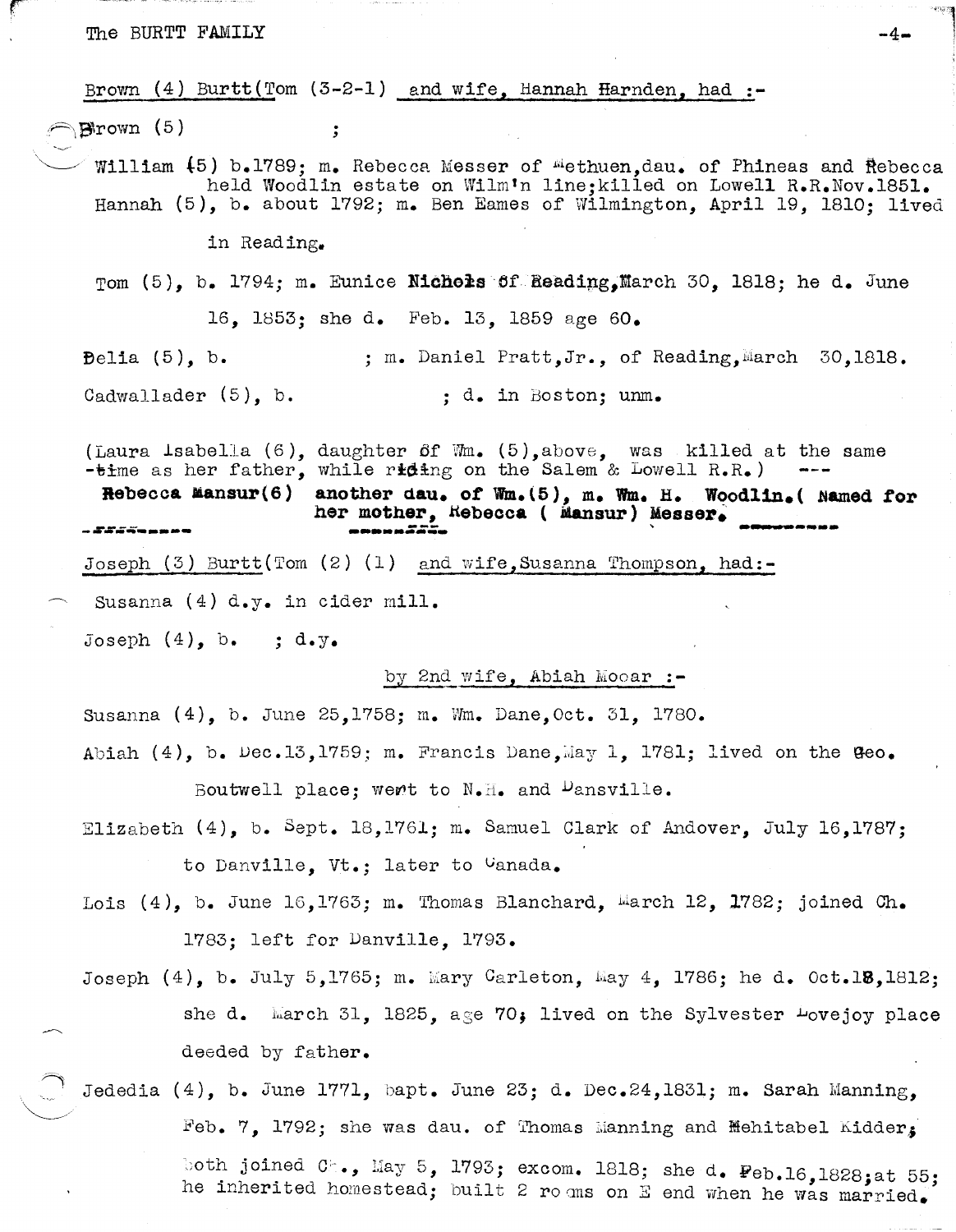## The BURTT FAMILY  $-5-$

f' *r* 

### Children of Joseph (3) Burtt and 2nd wife, Abiah Mooar, (cont.):

John  $(4)$ , bapt. May 6,1770; probably d.y.

 $\bigcup$ Sarah (4), bapt. Dec. 4,1774; m. John Foster of  $R_{e}$ ading, April 25, 1797; he was son of Ensign John Foster and wife, hannah Ballard; lived near Foster's Pond.

Fanny Mooar  $(4)$ , bapt. Oct. 17, 1779.

Hannah (4) bapt. Oct. 28, 1781.

- Lucy  $(4)$ , bapt. Jan. 5,1785; m. Feter Osgood Dane, May 10,1805; lived on Boynton place.
- ( The gap from 1774 to 1779 looks as though Joseph (3) served in the  $4$ evolution. Possibly also in the French War.

 $\frac{3}{2}$  =  $\frac{3}{4}$  =  $\frac{3}{4}$  =  $\frac{3}{4}$  =  $\frac{3}{4}$  =  $\frac{3}{4}$  =  $\frac{3}{4}$  =  $\frac{1}{4}$  =  $\frac{1}{4}$  =  $\frac{1}{4}$  =  $\frac{1}{4}$  =  $\frac{1}{4}$  =  $\frac{1}{4}$  =  $\frac{1}{4}$  =  $\frac{1}{4}$  =  $\frac{1}{4}$  =  $\frac{1}{4}$  =  $\frac{1}{4}$  =  $\frac{1$ and her husband, Thomas Blanchard, had:-Tom  $(5)$  of Danville ; used to come to Andover and sell horses. Fanny (5) lived with her grandfather Burtt and died there, at 30.

Jededia (4) Burtt ( Joseph (3) Tom (2-1) and wife, Sarah Manning, had:-Jededia  $(5)$ , b. sd. to d.y.

Sarah (5), b. Feb. 21, 1799; d. 1811.

- Hannah (5), b. June 28, 1801; m. Rev. Charles H. Fiske, son of Hev. Fiske of Wrentham, Sept. 21,1828; went to Brewer, Me; then West.
- Jededia (5),  $2nd., b.$  Feb. 6, 1806,  $m.$  Mary Needham, June 1828; he d. June 18, 1891; she d. Nov. 1,1886, at 87; she was b. in Billerica, daughter of Caleb Needham and mary Estey.
- Henry (5), b. Jan. 31, 1807; m. Abigail Harding, in Haverhill; she d.  $\frac{1856}{\sqrt{2}}$ he m. 2nd., Hannah Stickney,; he was a saddler and harness makerhad livery stable in partnership with  $Jn$ . Foster, who m. Sarah Harding, he d.  $1881.$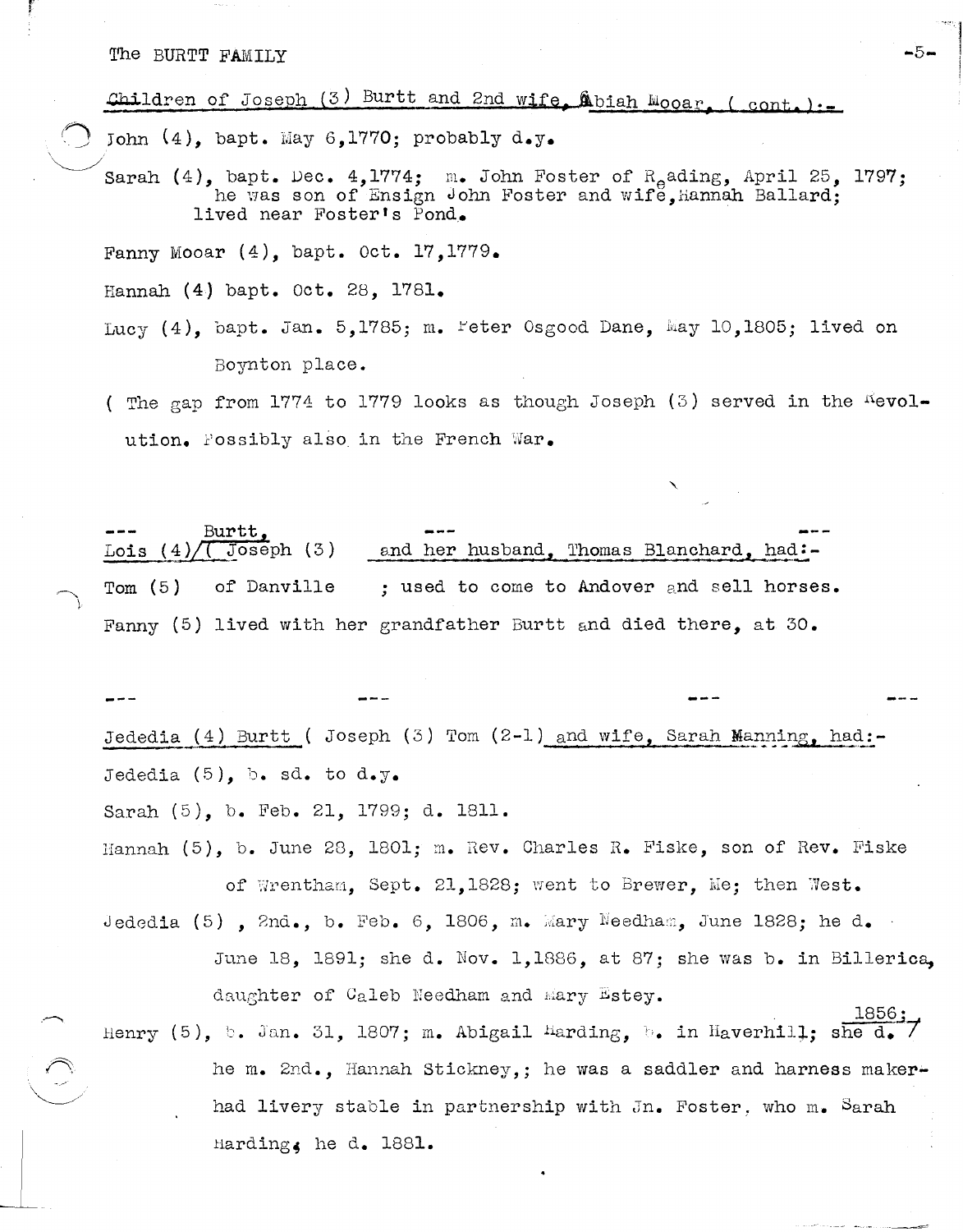$\sim$ 

Children of Jededia(4) Burtt and his wife, Sarah Manning,(  $cont.$ ) William (5), b. July 7,  $1809$ ; m. Lydia; tanner and currier; no children. Joseph (5), b. Jan. 8, 1817; m. Sarah Ann Bennett of Weston, N.Y.; Lived in ueorgetown, Mass; he was a Baptist preacher; eaitor *or* Christian Era;  $N.Y.,$ was chaplain at Tewksbury almshouse; lived in Newfane, Andover and Lowell.

--- Joseph (4) Burtt( Joseph(3) Tom.(2-1) and wife, Mary Carleton. had:-Emma  $\mathtt{Carleton}$  (5), b. Sept. 10, 1787; m. Ephraim Kendall; lived where the Livingstons lived, 1860.

Joseph (5), b. Oct. 18, 178e; m. Luc7 Abbott, March 7,1813; m. 2nd in Milford, N.H. or in Wilton.

John (5), b. Jan. 24,1791; m. Tryphena Young of Pelham; d. in No. Lawrence. Seth (5)jb. Ju17 14,1792; m. Hannah Frye *ot* Horth Andover, sister of' Enoch; lived on  $\texttt{cos.}$  (4)'s place where 2 or 3 children were born; moved to Dracut; d. about  $1848.$ 

Ben (5), b. Jan. 15, 1794; lived in Milford,  $N_{\bullet}H_{\bullet}^{*}$ 

--- --- John (5) Burtt(Jos.(4)(3) Tom(2-1) and wife, Tryphena Young, had :-Mary  $(6)$ , b. Aug. 30, 1816. Daughter  $(6)$ , b.  $Feb$ . 21, 1818.

Sarah M. (6), b. 1827; m. May 24,1849 Robert Clemons, 19, farmer of Andover.. (She was, according to birth record, daughter of Jed and Car-I oline §tickney; she was b. Aug. 22, 1827; probably John (5) adopted her as his child.

--

-6-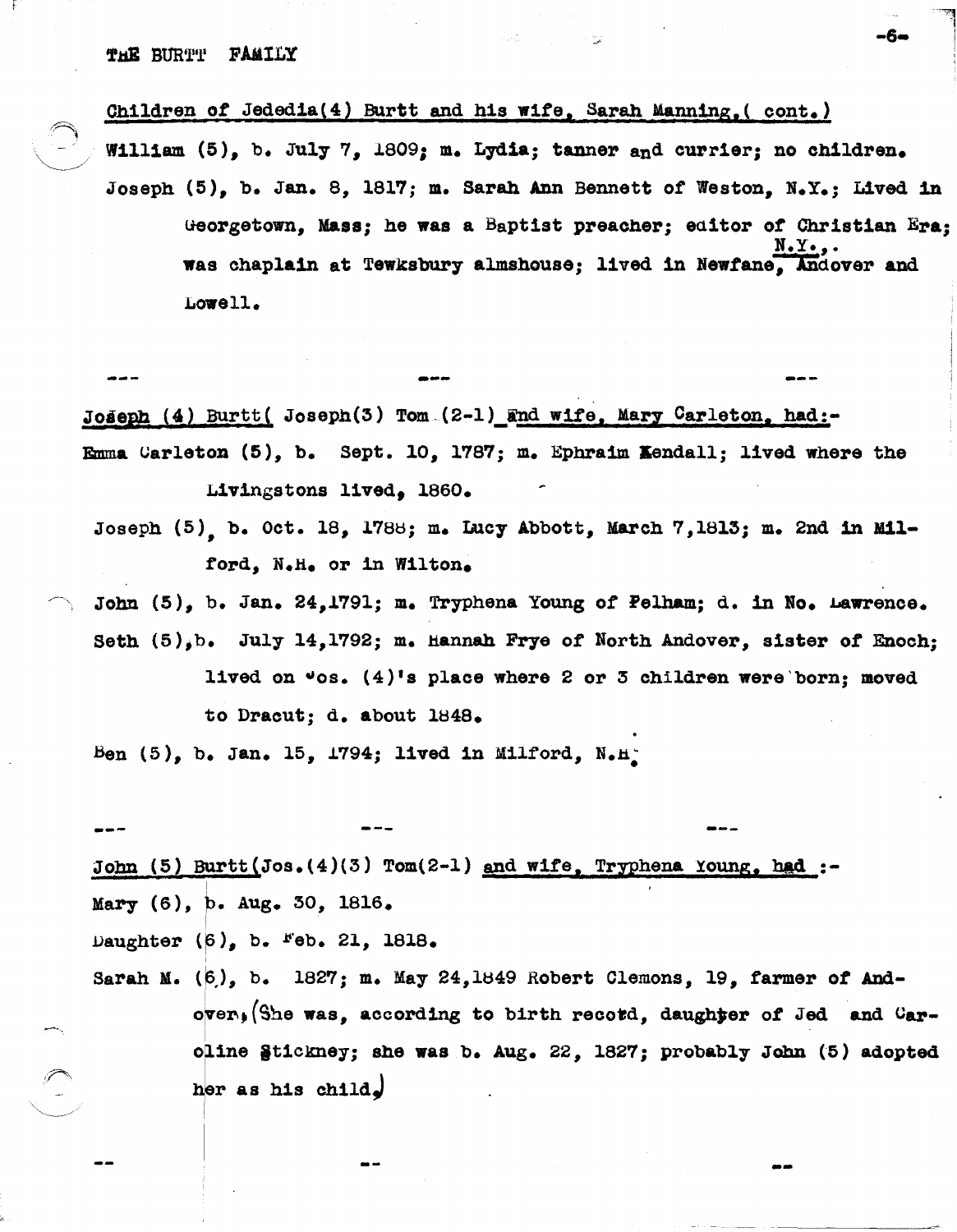# The BURTT POlLY .,-

Seth  $(5)$  Burtt (Joseph  $(4-3)$ Tom $(2-1)$  and wife, Hannah Frye, had:-Seth  $(6)$ , b. Jan.  $4$ , 1818.

.-- --- Jededia(5) Burtt(Jed( $A$ )Jos.(3) Tom(2-1) and wife, Mary Needham. had:-William Henry  $(6)$ , b. May 16, 1829; produce grocer and trader in Lawrence; m. Angeline Brown, March 25,1851; she was dau. *ot* Artemus and Lydia, age 19; she d. in  $t$ awrence, Aug. 27,1865; he m. 2nd., Sarah Brown, sister *ot* 1st wite, Oct.1S,lS6'; he d. May 12, 1900; she d. April 24,18S1, in Andover.

Charles F. (6), b. Jan. 21, 1831; d. Aug. 18,1831.

ueorge Nelson,(6) b. April 1, 1832; m. Mary-- of Clinton, Me.; was in meat business in Lowell; lived in Andover 1905.( d. June 15. 1906)

Franois Edward (6), b. Oot. 31, lS33; trader; m. Oot.27,lS71, E. Florence Davis of Lowell,  $23$ , b. in Ashland, dau. of Ashabel and Eliza; he was in Norfolk, Va., 1860; d. 1905.

Abby Frances \6), b. Jan. 12, 1836; *d. 1905.* 

Mary  $L_6$  (6), b. April 15, 1838; d.

. ~.

Sarah Elizabeth (6), b. Aug. 14, 1840; d. Sept. 8, 1905.

Joseph Albert  $(6)$ , b. Sept.14,1842; d. March 18, 1905 in Lowell; was in Civil was a market man; held the place here; had home in Lowell

Henry (5)Burtt(Jed(4)Jos.(3)Tom(2-1) and wife, Abigail Harding, had:-Almira H. (6), b. Sept. 10, 1834; m. Maroh 22, 1859 Daniel Lake vemmon *ot*  ~. Somerville, 26, b. in CambrIdge, son *ot* Aeuben aDd Sarah. . fom H. (6), b. June 3,lS38 Joseph Edward  $(6)$ , b. June 3, 1838-twin-; ship broker; m. June 21,1865, Martha  $P_{\bullet}$  Millett, 23, dau. of  $\mathbb{m}_{\bullet}$  Millett and w. Martha Marland; merchant resident *ot* Andover; had Edward (7), b. May 22, lS66; d. Nov. 28,1866 •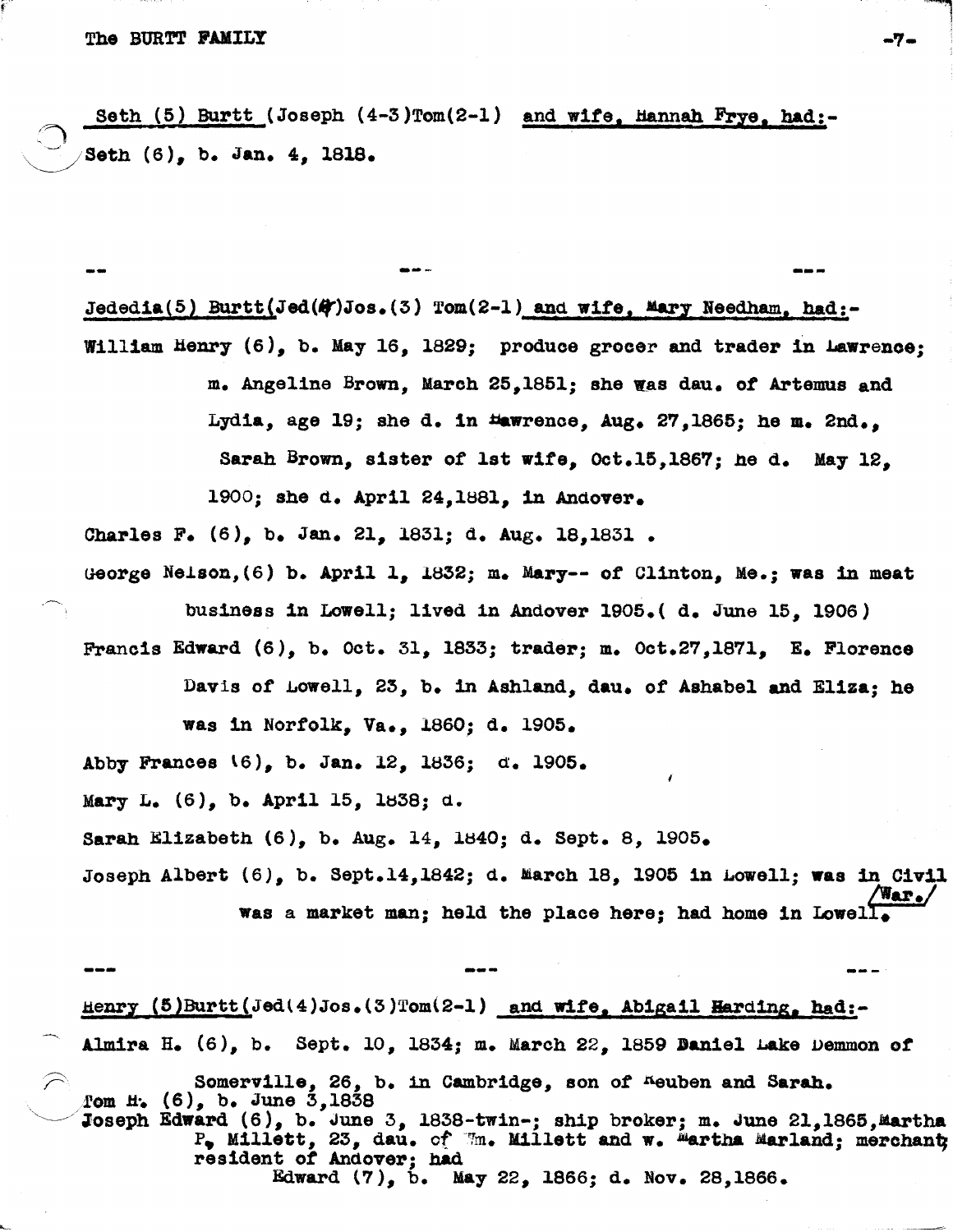#### The BURTT FAMILY  $-8-$

Children of **Henry** (5) Burtt and wife, Abigail Harding, ( cont.)

Hannah Eliza (6), b. April 21, 1840, d. May 28, 1917; Lexington, Mass. William Edward  $(6)$ , b. Jan. 9,1844; clerk; m. Sept. 3,1873, Ena Messer, res.

of Andover, age 30, b. in Scotland, daughter of Alexander and Jane.

**---** -~- ~--

--- ---

### by 2nd wife, Hannah Stickney :-

Ella M. (6), b. Jan. 4,1859; d. May 31, 1892. Wilfred M. (6), b. June 6, 1863; d. Oct. 29,1888; machinist; unm. Charles Herbert  $(6)$ , b. Jan. 24,1865. John Albion (6), b. Oct. 6,1867. Mary Winnie (6), b. Dec. 26,1869

William H. (6) Burtt (ded(5-4(Jos.(3)Tom(2-1) and Angeline Brown, had:wm. Edward (7), b. Oct. 13, 1852.

Edward **M.** (7)· b • Sept. 13, 1853; m. at 22, Emma H. Jefferson, 19, *ot* Lowell, b. in Andover, dau. of Perry M. and wife, Carrie.

Albert B. (7) ; m. Elizabeth O'Hara. ( perhaps he was a son) by 2nd  $\texttt{wife}$ , Sarah Brown:-

Angeline Mary  $(7)_s$  b. Oct. 22, 1868.

Alice Gertrude (7), b. March 29, 1875.

--

William Edward(6) Burtt(Henry (5)Jed(4)Jos.(3)Tom(2-1) and wife, Ena Messer: William H. (7) b. March 15, 1879 Abby Denman  $(7)$ , b. Dec. 16, 1881.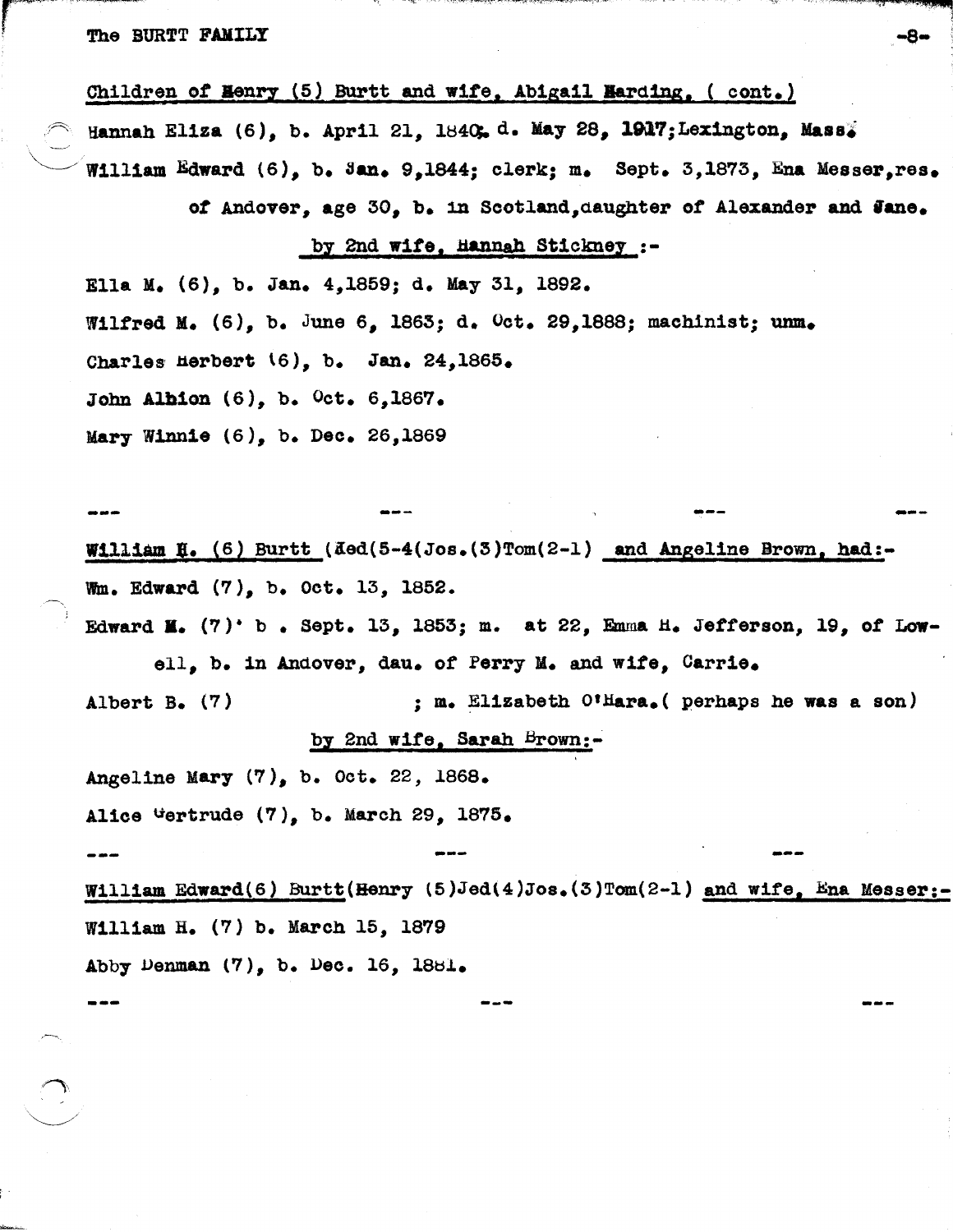Edward M.(7) Burtt(Wm.H.  $(6)$ Jed(5-4)Jos.(3)Tom(2-1) and Emma  $\vee$ efferson,had:-Grace Lena (8), b. Jan. 31, 1876. Florence Abby (8), b. April 6,1878. Lucia  $(8)$ , b. Nov.11, 1879. Carrie (8), b. Dec. 12,1881.

 $\epsilon^$ r<br>Fransk skriver<br>Fransk skriver

:<br>:<br>:

--- ---

Albert  $\Xi$ . Burtt( presumably of Wm.H. (6) line) and Wife Elizabeth O'Hara:-Edward, b. Jan. 8, 1894. Josephine, b. Oct.24,1893. Jennie May, b. April 2, 1900.

*<i>Joseph*(3)

To reach the old/Burtt homestead, easiest,-go to  $r_{\text{a}}$  and take the train for Lowell at No. Lawrence R.R. Station. Arrive at Haggets' station at  $2.12.$  (111 Times have changed 1) Cross the fields past the Pond to Burtt's which has Wood Hill in back ff it. See Wood Hill from rear windows; the Pond is the the East. Two rooms were built on the end of the old house and  $-$ 1t formerly extended farther West, but part was taken away. and a new West Room added. Nathan Frye was married in this room. 1832. when the Burtts

lived over in the Village in the swhile. Burtt used to raise hops and near the place is the old dry-house site-

with four trees growing in the cellar-hole.<br>Essex Ct. Deeds

126:84...Feb. 17, 1755... Thomas Haggett of Andover, husbandman, for 1906, 17, 17906... Includes haggert of Andover, husbandman, 1917 sells homestead and buildings in West Andover, near Haggett's Pond, 12 acres; Moses Haggett's land to the south; Dr. Abbott's land on north; the Road at West end. The road ran north and south. The 2nd parcel--West side the Road opposite homestead, 40 acres- land of Moses Haggett and land Stephen Blanchard bought of Tom Haggett, on bds. Sells also a plot in Tewksbury, 2 acres. mary Grainger and Susannah maggett sign. (Sen Burtt;Stephen Blanchard, are witnesses. ack. 1760; recorded 1765.

--- ---

- -~-------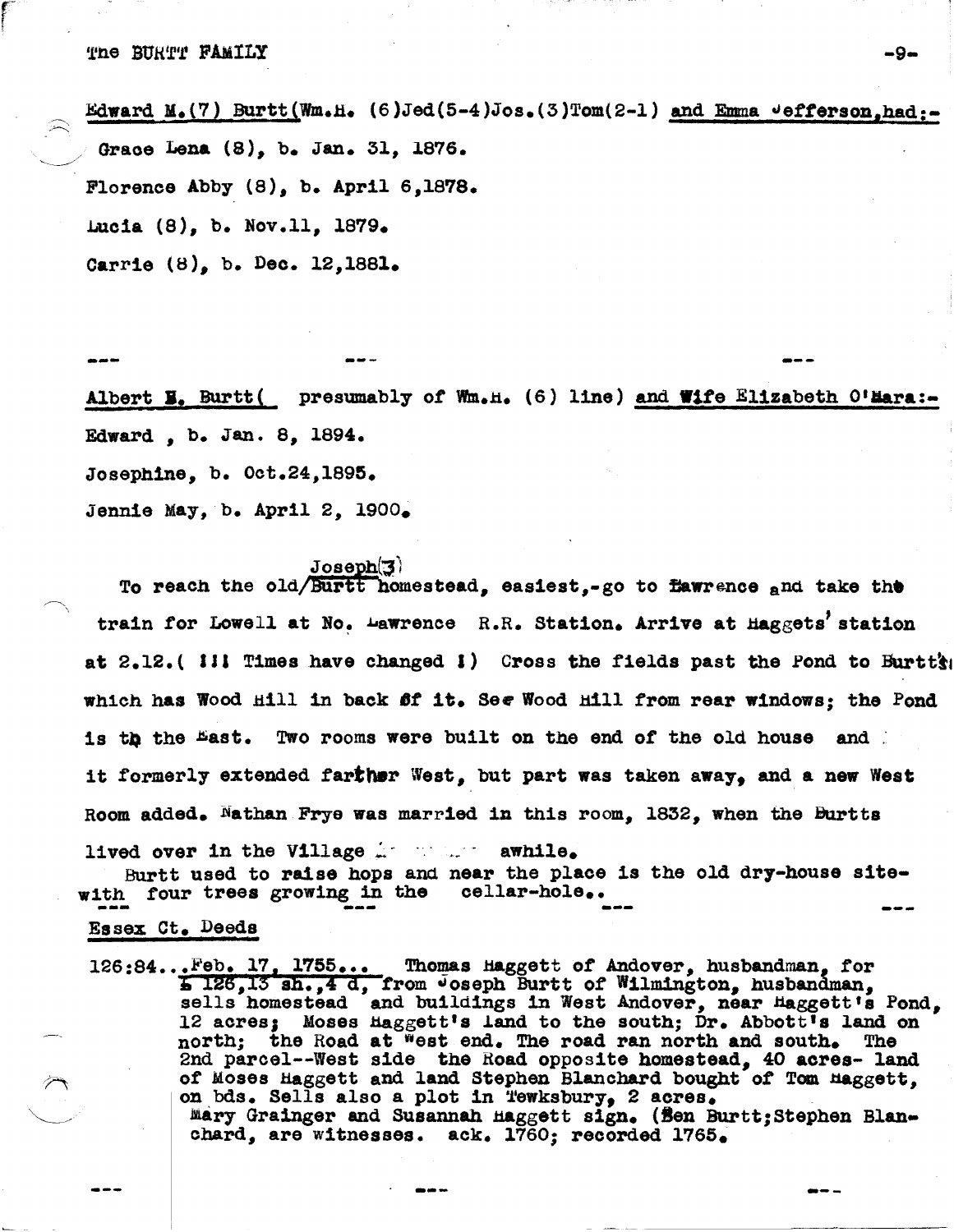#### The BURTT FAMILY

 $r_{\rm{eff}}$   $\sim$ 

Essex Deeds.(cont.)<br>2765. ..... Jacob Haggett sold/for 130.16 act  $\cdots$  dacob Haggett sold/for  $\frac{1}{2}$  30. 16 acres of meadow and upland. Ben Walker and Tim Mooar, witnesses.

- 120:94...1764... Joseph Blanchard, cappenter, for  $50$ , sells to Ben Mooar and Joseph Burtt, in partnership, land in Merrimac Woods, 7 acres, and 1/2 a Sawm1l1. Town Road. runs tnrough.(Ben Mooar,Jr; Sam Pields)
- 126:77.. 1764.. Jonathan Foster of *Tewksbury* and Ezra and Jacob Cummings of . Andover, for **E** 37, sell to Joseph Burtt, land on Wood **Hill-** which Mose. naggett, late dec., gave his 3 daughters.Sarah, wife of **Bzra**; Mary, wife of Jaoob, and Lydia, w1fe of Jonah Foster, who all sign.
- 132:1..1770. Ebenezer Bailey of Andover, cordwainer, for L40, sells to Joseph Burtt, a lot partly in Tewksbury and part in Andover- North side road from Andover to Concord River. (Jos. Bailey: Chas. Furbush)
- 146:29..1782. Gideon Foster, tanner, for  $\frac{1}{2}$  50 sells to Joseph Burtt land W of Shawshin, north side Road to Billerica- 9 acres near Jere Lovejoy,<br>Joe Henly, Wehemiah Abbott. Wife Elizabeth signs. (Robert Stacy; Wm.<br>Wyman, sign.)<br>142:245..1784.. Joseph Burtt sells 3 acres back to Gideon Foster, whi
- $142:245 \cdot .1784 \cdot .$  Joseph Burtt sells 3 acres back to Gideon Foster, which  $G_{\bullet}$  Foster sold to him as per deed..142:207. 1783.
- $1778...$  John Mooar sells to Joseph Burtt for  $\frac{1}{2}$  240, 2 lots: 40 acres on Way over Heard's Bridge, joining Jos. Burtt; Wright's Brook on bds. the other- a wood lot on Wood  $m11.$  (Ben Burtt;W. Harris, witness.)
- 153: 116., April 4,1791.. Joseph Burtt secures judgment with others, against W. Clark, who is in debt largely; owes J.B.  $\pm$  26 ; sells estate on attacbment- 42 acres, house, etc. Asa Allen took possesslon.
- 151:148... Francis Dane of Andover, for L 125, sells to Joseph Burtt, a small farm on Road over High Plain, 50 acres and buildings; South side Road. James and Moses Dane witness. About 1790.
- 154:209..1792.. Tem Blanchard, blacksmith, for L 18 sells to Joseph Burtt a lot on Blanchard's Plain. 9 acres. ( Ben Bingham: Jededia Burtt.)

Will of Joseph (3) Burtt of Andover, who d. 1794. He m. lst., Susanna Thomp-<br>son who d. 1810: his 2nd wife was Abiah Mooar...

380: son who d. 1810; his 2nd wife was Abiah Mooar...<br>469 Joseph Burtt of Andover, enjoying good health and strength and patient power of reason,.give to my beloved wife, Abiah, all house goods and stock as she shall des1re, books, 1/3 house-stuff and moveables; the use of the barn; the East end of the house for life"unless we build **a**n a new ro m as we propose", and a cellar, for her use- and she will then have the new part; she is to have  $1/3$  the land and pew; also a clock. Her son Jed is to make up all deficiencies if she does not marry again.

Son J<sub>O</sub>seph is to have 8 acres of pasture; on East end of Wood Hill-(described) added.... To daughter Susan, wife of W. $\nu$ ane,  $\overline{L}$  10 added; to Abiah, wife of Francis Dane,  $\overline{L}$  3 11 sh; to Elizabeth, w. of Sam Clark, 38 sh. added; to Lois, w. of Thos. Blanchard, 6 sh; to Sarah, L40 when she is 21;<br>to Lucy, the same. These last two, to live in rooms in the house while sin-

gle. " My gransdon <sup>n</sup>athan Jones, now living at my house and is expected to live with me and son Jed, until he comes of age. If he serve Jed well, I order Jed to rewaxd him well for his husbandry.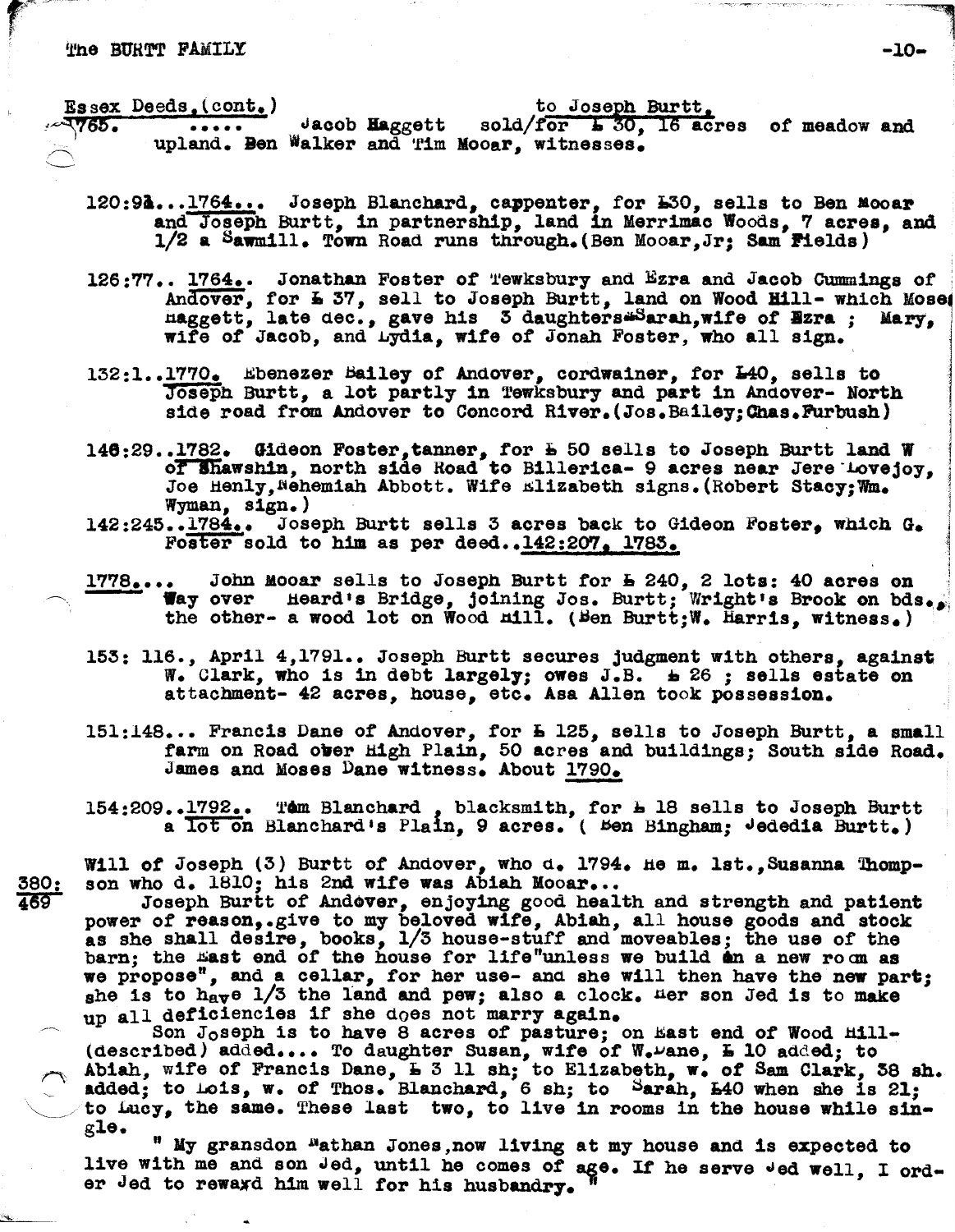#### **The BURTT FAMILY**

Will of Joseph (3) Burtt, (cont.):-<br>To son Jed, land and buildings in Andéver; apparel is to be divided between sons Joseph and Jed.  $\frac{1}{2}$  and is sole exec. April 9, 1794.. Value- \$ 6090.03.

Tom Manning, Jacob Osgood, Amos Blanchard, appraise.<br>Tom Boynton, Eph. Bandall, Joshua Holt, are witnesses.

---

Joseph (4) Burtt died Oct. 18, 1812; was recorded as Br&cklayer. House and land and stock valued at  $$$  1416. John Burtt, Dan French and Simeon Flint on bds. Jacob Osgood: Amos Blanchard, Peter French make

inventory.

 $408:241...$  Nov. 26, 1827... Sededia Burtt 's will. Leaves to wife, Sarah,  $1/3$ of home and goods, chaise and stock: 2 cows, 1 swine, wool and flax, books.... To son Jed, all the rest of real estate, and he is to pay daughter Hannah, son Wm. and son Henry,  $\frac{1}{7}$  200; to Joseph \$ 300, at the daughter Hannah, son Wm. and son Henry,  $$ 200$ ; to Joseph  $$ 500$ , at the rate of  $$ 50$  a year.<br>Mark Newman; Mark H. Newman; Timothy Abbott, Jr., witness.

--- --- --- ---

*#11##*